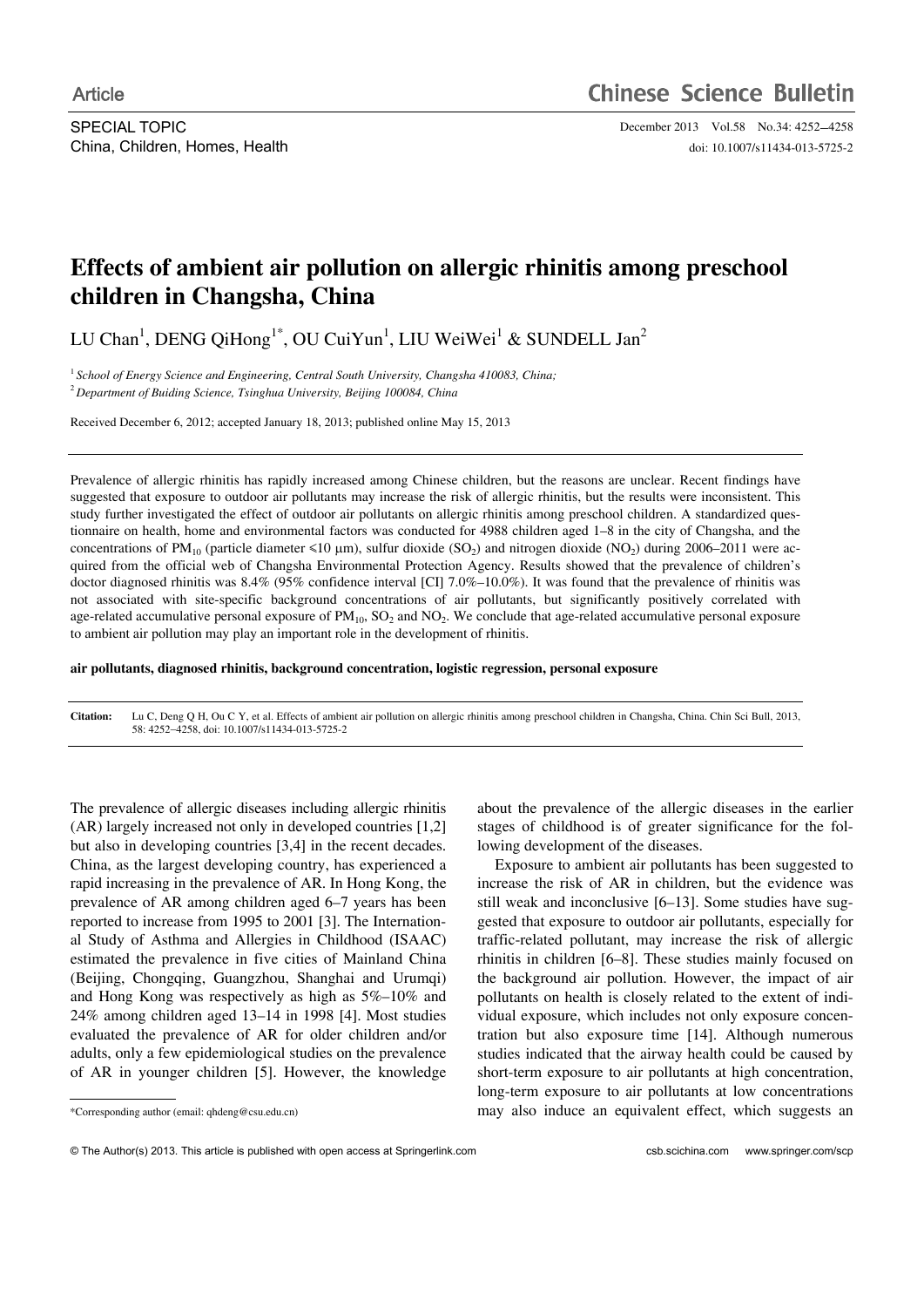accumulative effect of air pollution exposure on health [15–19]. Therefore, the effect of the timing of exposure to air pollutants or the accumulative exposure to air pollutants on childhood allergic rhinitis needs to be further investigated.

China has witnessed worsening air quality during the past two decades, due to the rapid urbanization, economic growth, industrial development, and increasing amount of vehicles [20]. Although municipal government adopted a series of measures including reduction and control of factory pollution, the air quality is still serious in some cities [21]. For example, in Changsha, the capital city of Hunan province, the annual level of  $PM_{10}$ , the major component of air pollution, continuously exceeded the National Ambient Air Quality Standard (NAAQS)  $(100 \mu g/m^3)$  during the period from 2003 to 2007 (http://www.csqx.com/). The effect of high air pollution in China on the children's allergic diseases is lack.

In the present study, we assume that long-term exposure to high concentration of ambient air pollutants may increase the risk of children's AR. Based on above hypothesis, the objectives of this study are to assess the different prevalence of allergic rhinitis in children aged 3–6 in Changsha, and to investigate and compare the effect of site-specific average background and age-related personal accumulative exposure to  $PM_{10}$ ,  $SO_2$  and  $NO_2$  on children's diagnosed allergic rhinitis.

# **1 Methods**

### **1.1 Questionnaire and study population**

The questionnaire is basically the same as used in parallel studies in Sweden, Bulgaria and many other countries [22,23], with small changes taking into consideration of the specific Chinese housing and cultural characteristics. The questionnaire surveys the life style of residents, home environment and the health status of children and family members. The outcome of interest in the present study was childhood diagnosed allergic rhinitis, which was defined on the basis of the answers to the question: "Has a physician ever diagnosed your child as having allergic rhinitis?". Information on potential confounders was also obtained from the questionnaire. The personal covariates in the present analyses included age, gender, family atopy, environmental tobacco smoke (ETS), breast-feeding, cockroaches noted, flooding or water damage and visible mould. The definition in detail for each covariate was described in Table 1. Children aged 1–8 in 23 kindergartens located in 4 districts (Kaifu, Yuhua, Yuelu and Furong) of Changsha were investigated (Figure 1). The 4988 questionnaires were randomly distributed during the period from November 2011 to January 2012. The questionnaires were firstly distributed to the kindergartens with the permission of their principals, then the trained teachers working at each kindergarten handed out these questionnaires to the parents, and finally the completed questionnaires filled by the parents were returned back within one

**Table 1** Definition of covariates applied in the questionnaire

| Determinant    | Definition                                                                                                                           |
|----------------|--------------------------------------------------------------------------------------------------------------------------------------|
| Parental atopy | Farther or mother of the index child ever having di-<br>agnosed asthma, allergic rhinitis, or atopic eczema                          |
| ETS            | Home environmental tobacco smoke, cigarette<br>smoking by father, mother, grandparents or other<br>people who live with the children |
| Breast-feeding | The duration of breast-feeding for the child: No<br>breast-feeding, $<$ 1 month, 1–2 months, 3–6 months,<br>and $>6$ months          |
| Cockroaches    | Notice cockroach always/frequently/sometimes in<br>the house                                                                         |
| Water damage   | Flooding or other water damage in the house ever                                                                                     |
| Visible mould  | Noticed any visible mildew or mould in the floor,<br>2 wall or ceiling of child's room                                               |



**Figure 1** (Color online) Distributions of kindergartens and air pollution monitoring stations in Changsha.

week. The data of the questionnaires were collected in a database, and the data for the children aged 3–6 were used in this study.

## **1.2 Exposure assessment**

Routinely monitored data for  $PM_{10}$  (particles with an aerodynamic diameter of 10  $\mu$ m or less), sulphur dioxide (SO<sub>2</sub>) and nitrogen dioxide  $(NO<sub>2</sub>)$  are available from Changsha Environmental Protection Agency. Daily concentrations of each pollutant were measured continuously and reported by the website of Changsha Common Meteorologic Information Service (http://www.csqx.com/).

In the present study, background concentrations of air pollutants at different monitoring sites were calculated by the annual average concentrations of  $PM_{10}$ ,  $SO_2$  and  $NO_2$ during the period 2007–2011. The annual value from the closest local monitoring station was used to all children in that district. For age-related personal accumulative exposure, the values were calculated by the sum of previous annual concentrations of each pollutant and as an example, the personal accumulative exposure for children aged 3 was the sum of annual concentrations of air pollutants over the past three years (2009, 2010 and 2011) [24].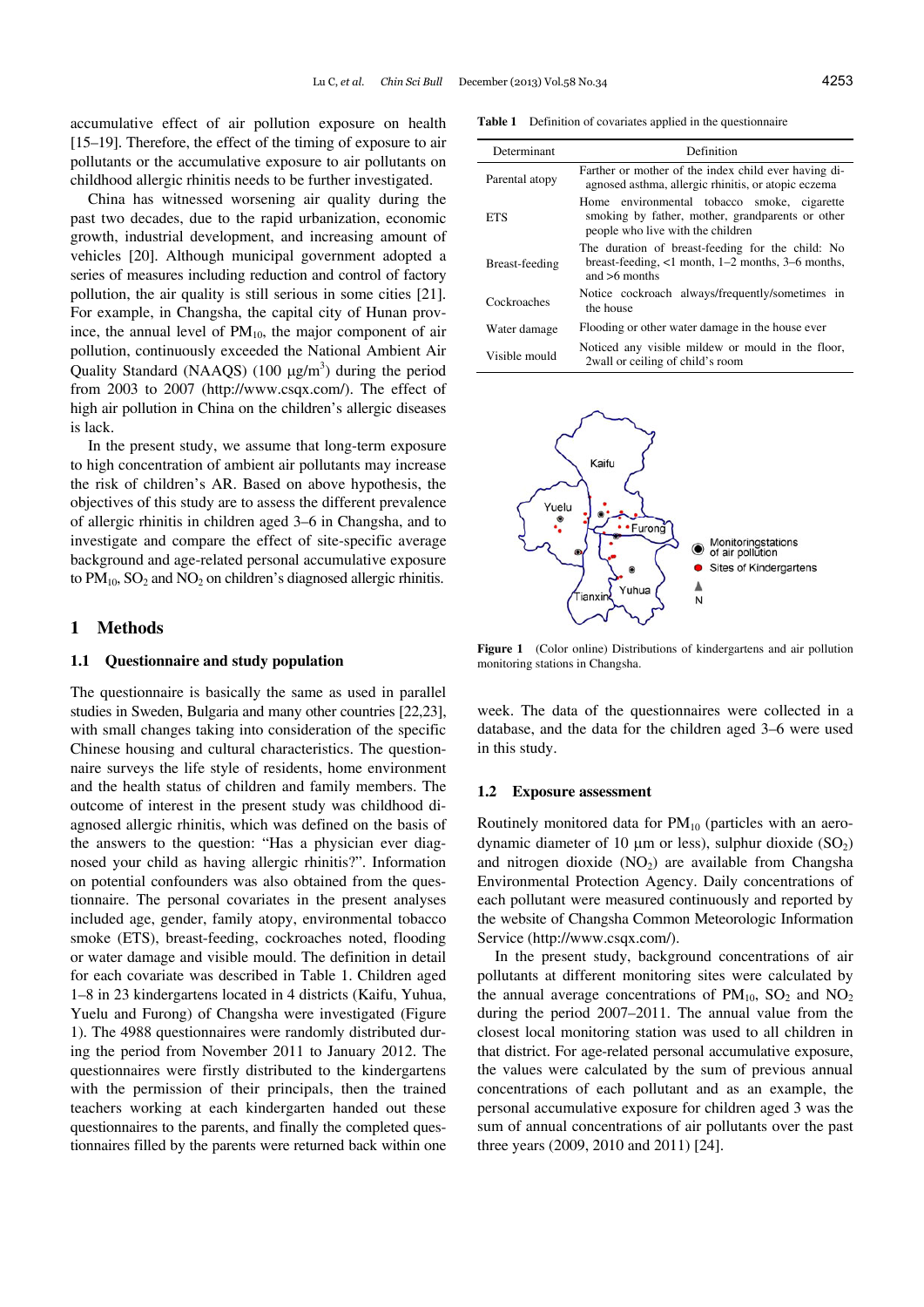# **1.3 Statistical methods**

The association between air pollutants and allergic rhinitis in children was analyzed by multivariate logistic regression models, adjusting for confounding factors. The odds ratio (OR) was used as a measure of the relation between exposure to air pollution and the prevalence of allergic rhinitis in childhood. The results were showed by adjusted odds ratios with 95% confidence interval (CI). A *P*-value<0.05 indicates statistical significance. Any covariates that were significant at the *P*<0.05 level were included in all subsequent analyzed models as confounding factors. SPSS 16.0 was adopted to calculate the prevalence and to conduct multivariate regression models.

# **2 Results**

## **2.1 Study population and prevalence**

The survey recovered 2636 completed questionnaires with

59% the response rate. A number of 2159 responses for children aged 3–6 years with 1159 boys (54%) and 1000 girls (46%) were used in this study.

The characteristics of the study population and the prevalence of allergic rhinitis in childhood according to the covariates were shown in Table 2. The overall prevalence of children's diagnosed allergic rhinitis was 8.4% (95% CI: 7.0%–10.0%). Higher prevalence was observed in children aged 6 than those aged 3. The prevalence for boys 9.2% (95% CI: 8.0%–11.0%) was relatively higher than that for girls 7.5% (95% CI: 6.0%–9.0%). The prevalence of children's allergic rhinitis was significantly positively associated with older children, family atopy, cockroaches noted, and flooding ever or water damage at home. A negative association was found for the duration of breast-feeding. The prevalence was also related to the presence of environmental tobacco smoking (ETS) and visible mould, although not significantly. Therefore, the main confounding factors related with the development of allergic rhinitis in the present study were considered as age, parental atopy, breast-feeding,

**Table 2** Number of rhinitis cases, prevalence of diagnosed rhinitis, and odds ratios (ORs) of diagnosed rhinitis with 95% confidence interval (95% CI) by age, sex, parental atopy, environmental tobacco smoke, breast-feeding, cockroaches, flooding or water damage, and visible mould<sup>a)</sup>

| Determinant        | Number of children | Number with<br>diagnosed rhinitis | Prevalence $(\% )$ | OR (95% CI)            |  |
|--------------------|--------------------|-----------------------------------|--------------------|------------------------|--|
| Total              | 2159               | 182                               | $8.4(7.0-10.0)$    |                        |  |
| Age (years)        |                    |                                   |                    |                        |  |
| 3                  | 556                | 34                                | $6.1(4.0-8.0)$     | $0.468(0.250 - 0.877)$ |  |
| 4                  | 772                | 70                                | $9.1(7.0 - 11.0)$  | $0.717(0.402 - 1.277)$ |  |
| 5                  | 700                | 62                                | $8.9(7.0-11.0)$    | $0.698(0.389 - 1.253)$ |  |
| 6                  | 131                | 16                                | $12.2(7.0-18.0)$   | 1.000                  |  |
| Sex                |                    |                                   |                    |                        |  |
| Male               | 1159               | 107                               | $9.2(8.0-11.0)$    | $1.254(0.922 - 1.707)$ |  |
| Female             | 1000               | 75                                | $7.5(6.0-9.0)$     | 1.000                  |  |
| Parental atopy*    |                    |                                   |                    |                        |  |
| No                 | 1772               | 95                                | $5.7(5.0 - 7.0)$   | 1.000                  |  |
| Yes                | 335                | $\bf 84$                          | $26.2(21.0-31.0)$  | 5.907 (4.259-8.191)    |  |
| ETS*               |                    |                                   |                    |                        |  |
| No                 | 750                | 57                                | $7.6(6.0-10.0)$    | 1.000                  |  |
| Yes                | 1383               | 125                               | $9.0(8.0 - 11.0)$  | $1.208(0.871 - 1.675)$ |  |
| Breast-feeding*    |                    |                                   |                    |                        |  |
| No                 | 188                | 23                                | $12.2(8.0-17.0)$   | 1.000                  |  |
| $<$ 3 months       | 280                | 26                                | $9.3(6.0-13.0)$    | $0.734(0.405 - 1.330)$ |  |
| 3-6 months         | 443                | 45                                | $10.2(7.0-13.0)$   | $0.811(0.475 - 1.384)$ |  |
| >6 months          | 1207               | 84                                | $7.0(6.0 - 8.0)$   | $0.537(0.329 - 0.875)$ |  |
| Cockroaches noted* |                    |                                   |                    |                        |  |
| No                 | 802                | 54                                | $6.7(5.0 - 8.0)$   | 1.000                  |  |
| Yes                | 1243               | 122                               | $9.8(8.0 - 11.0)$  | $1.508(1.080 - 2.104)$ |  |
| Water damage*      |                    |                                   |                    |                        |  |
| No                 | 1830               | 145                               | $7.9(7.0-9.0)$     | 1.000                  |  |
| Yes                | 207                | 29                                | $14.0(9.0-19.0)$   | $1.893(1.235-2.903)$   |  |
| Visible mould*     |                    |                                   |                    |                        |  |
| No                 | 1908               | 153                               | $8.0(7.0-9.0)$     | 1.000                  |  |
| Yes                | 140                | 15                                | $10.7(6.0 - 16.0)$ | $1.376(0.786 - 2.411)$ |  |

a) \*Number of subjects can not add up to total *N* because of missing data. Values in bold are indicated as *P*<0.05.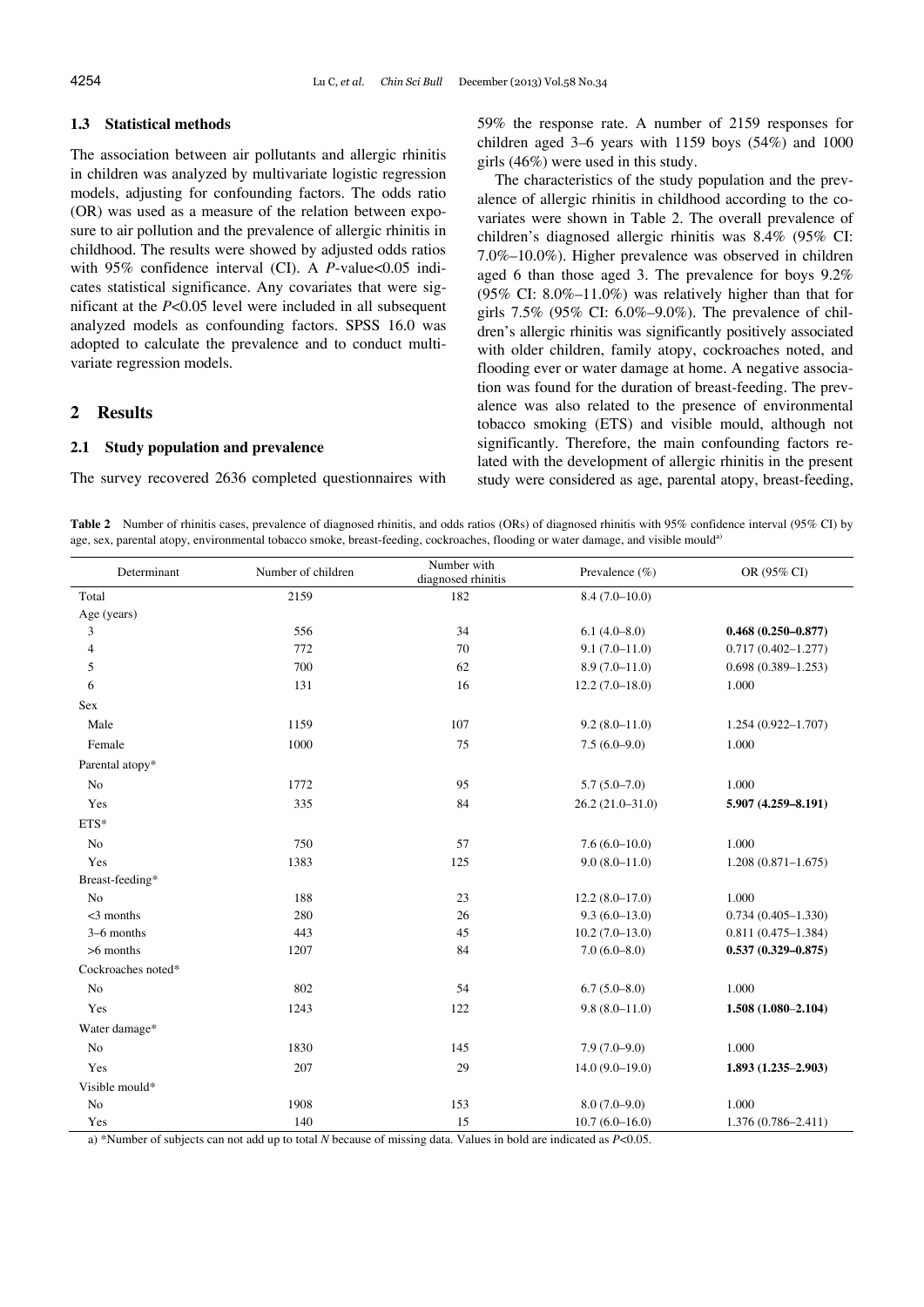cockroaches noted, and flooding or water damage.

# **2.2 Air pollution and allergic rhinitis**

The distributions of annual average background and agerelated personal accumulative exposure of air pollutants including  $PM_{10}$ ,  $SO_2$  and  $NO_2$  were presented in Table 3.

For the site-specific average background exposures, the average annual concentrations of  $PM_{10}$ ,  $SO_2$  and  $NO_2$  were 91.71, 49.63 and 46.87  $\mu$ g/m<sup>3</sup>, respectively. All the levels of three air pollutants were significantly different among different monitoring stations (*P*<0.001 in *T*-test). For the agerelated personal accumulative exposures, the older children exposed to the higher levels.

Table 4 showed the associations between the prevalence of childhood rhinitis and average site-specific background levels of air pollutants and age-related personal accumulative exposure by using multivariate logistic regression models. Children's diagnosed allergic rhinitis was not statistically significantly associated with average background concentrations of the three pollutants, but significantly related with age-related personal accumulative exposure of

| Table 3 Mean and distribution of annual average and personal exposure of ambient air pollution for children with different ages in Changsh? |  |  |
|---------------------------------------------------------------------------------------------------------------------------------------------|--|--|
|                                                                                                                                             |  |  |

|                                                             | Mean (SD)                                               | Minimum | 25th percentile | Median | 75th percentile | Maximum |  |  |  |
|-------------------------------------------------------------|---------------------------------------------------------|---------|-----------------|--------|-----------------|---------|--|--|--|
|                                                             | Site-specific background air pollution during 2007–2011 |         |                 |        |                 |         |  |  |  |
| $PM_{10}$                                                   | 91.71 (4.21)                                            | 87.48   | 87.64           | 92.12  | 95.57           | 97.52   |  |  |  |
| SO <sub>2</sub>                                             | 49.63 (10.32)                                           | 34.08   | 41.53           | 50.07  | 57.50           | 62.97   |  |  |  |
| NO <sub>2</sub>                                             | 46.87 (7.81)                                            | 40.45   | 41.60           | 43.91  | 52.12           | 59.99   |  |  |  |
| Age-related accumulative personal exposure of air pollution |                                                         |         |                 |        |                 |         |  |  |  |
| 3 years                                                     |                                                         |         |                 |        |                 |         |  |  |  |
| $PM_{10}$                                                   | 257.01 (18.88)                                          | 237.55  | 239.37          | 254.74 | 275.78          | 282.36  |  |  |  |
| SO <sub>2</sub>                                             | 122.35 (27.59)                                          | 86.36   | 95.42           | 125.73 | 147.59          | 156.08  |  |  |  |
| NO <sub>2</sub>                                             | 140.59 (22.05)                                          | 128.77  | 129.19          | 131.42 | 156.58          | 179.91  |  |  |  |
| 4 years                                                     |                                                         |         |                 |        |                 |         |  |  |  |
| $PM_{10}$                                                   | 352.79 (23.54)                                          | 330.71  | 331.08          | 351.29 | 375.24          | 386.72  |  |  |  |
| SO <sub>2</sub>                                             | 177.95 (37.06)                                          | 124.24  | 145.69          | 180.36 | 209.00          | 225.70  |  |  |  |
| NO <sub>2</sub>                                             | 186.01 (30.07)                                          | 166.02  | 168.90          | 176.11 | 208.06          | 239.25  |  |  |  |
| 5 years                                                     |                                                         |         |                 |        |                 |         |  |  |  |
| $PM_{10}$                                                   | 458.53 (21.05)                                          | 437.42  | 438.18          | 460.59 | 477.86          | 487.62  |  |  |  |
| SO <sub>2</sub>                                             | 248.14 (51.06)                                          | 170.40  | 207.66          | 250.33 | 287.52          | 314.83  |  |  |  |
| NO <sub>2</sub>                                             | 231.35 (39.06)                                          | 202.23  | 208.02          | 219.53 | 260.60          | 299.95  |  |  |  |
| 6 years                                                     |                                                         |         |                 |        |                 |         |  |  |  |
| $PM_{10}$                                                   | 569.18 (15.12)                                          | 553.64  | 554.03          | 570.67 | 583.58          | 587.97  |  |  |  |
| SO <sub>2</sub>                                             | 335.35 (85.10)                                          | 219.04  | 271.66          | 325.72 | 403.86          | 457.88  |  |  |  |
| NO <sub>2</sub>                                             | 272.50 (47.33)                                          | 237.72  | 246.22          | 254.92 | 307.57          | 355.88  |  |  |  |

**Table 4** Adjusted odds ratios (ORs) and 95% confidence interval (CIs) of physician diagnosed rhinitis in single and two-pollutant models<sup>a)</sup>

|                                                     | Single-pollutant model | Two-pollutant model<br>1 ( $PM_{10} + SO_2$ ) | Two-pollutant model<br>2 ( $PM_{10} + NO_2$ ) |
|-----------------------------------------------------|------------------------|-----------------------------------------------|-----------------------------------------------|
| Site-specific background air pollutants             |                        |                                               |                                               |
| PM <sub>10</sub> (per 10 $\mu$ g/m <sup>3</sup> )   | $1.074(0.710 - 1.627)$ | $1.343(0.592 - 3.044)$                        | $0.891(0.465 - 1.708)$                        |
| $SO_2$ (per 10 $\mu$ g/m <sup>3</sup> )             | $0.997(0.843 - 1.179)$ | $0.901(0.650 - 1.249)$                        |                                               |
| $NO2$ (per 10 $\mu$ g/m <sup>3</sup> )              | $1.083(0.875 - 1.340)$ |                                               | $1.134(0.808 - 1.594)$                        |
| Age-related accumulative exposure of air pollutants |                        |                                               |                                               |
| PM <sub>10</sub> (per 10 $\mu$ g/m <sup>3</sup> )   | $1.021(1.003 - 1.039)$ | $1.007(0.969 - 1.047)$                        | $1.008(0.972 - 1.046)$                        |
| $SO_2$ (per 10 $\mu$ g/m <sup>3</sup> )             | $1.026(1.005-1.048)$   | $1.018(0.972 - 1.066)$                        |                                               |
| $NO2$ (per 10 $\mu$ g/m <sup>3</sup> )              | $1.037(1.006 - 1.069)$ |                                               | $1.025(0.963 - 1.090)$                        |

a) Logistic regression models for site-specific background air pollutants adjusting for age, parental atopy, breast-feeding, cockroaches noted and flooding or water damage, while age was not adjusted for the models for age-related accumulative exposure of air pollutants. Values in bold are indicated as *P*<0.05.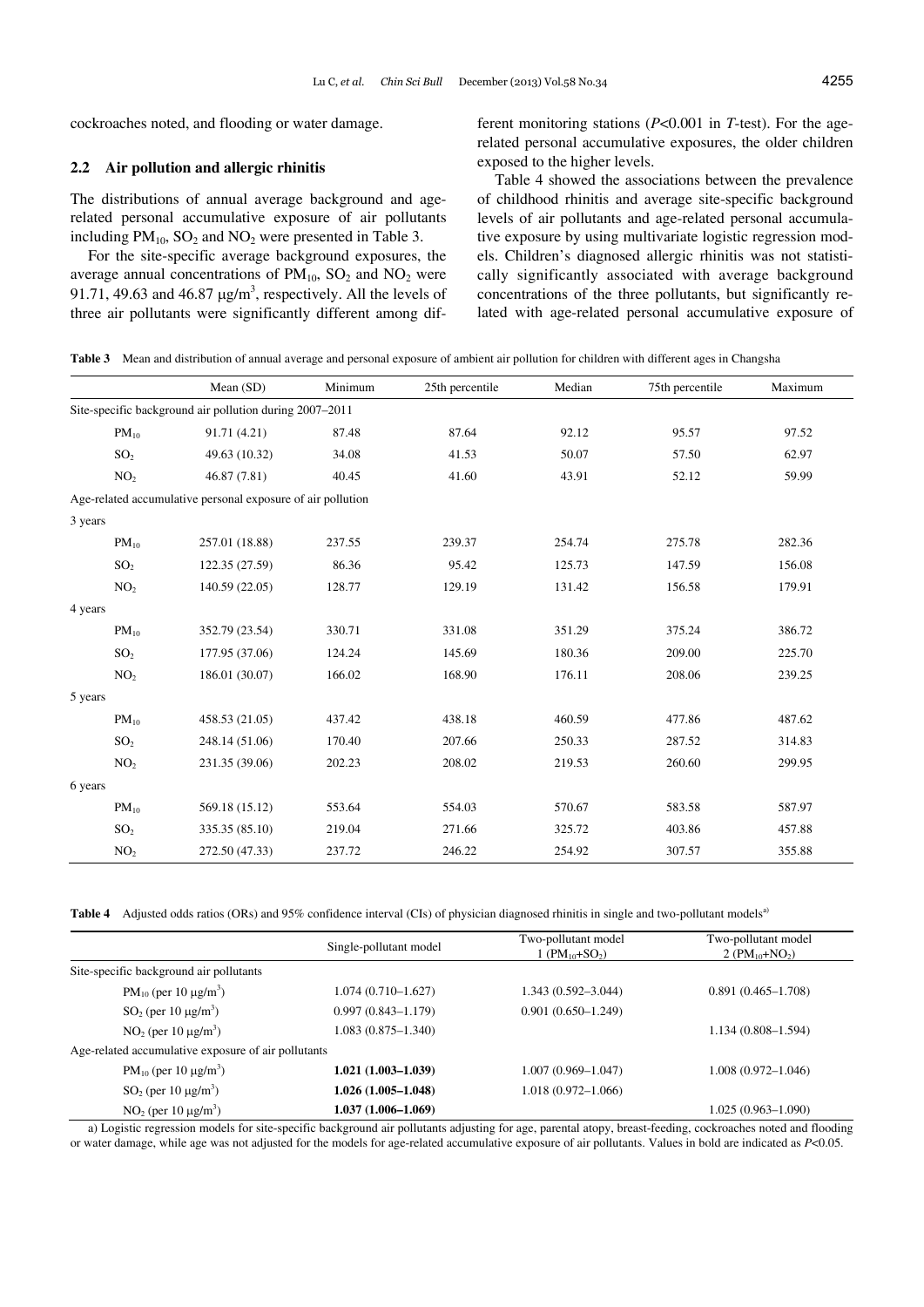$PM_{10}$ ,  $SO_2$  and  $NO_2$ . In the one-pollutant model, age-related personal accumulative exposure of  $PM_{10}$ ,  $SO_2$  and  $NO_2$ were significantly positively associated with allergic rhinitis. An increase of 10  $\mu$ g/m<sup>3</sup> in age-related personal accumulative exposure to  $PM_{10}$ ,  $SO_2$  and  $NO_2$  may lead to an increase in the prevalence of children's rhinitis by 2.1% (95% CI, 0.3%–3.9%), 2.6% (95% CI, 0.5%–4.8%) and 3.7% (95% CI, 0.6%–6.9%), respectively. Among these three pollutants,  $NO<sub>2</sub>$  indicated a higher risk in rhinitis than  $PM<sub>10</sub>$  and  $SO<sub>2</sub>$ . In the two-pollutant model, no significant estimate effect was observed when added to either of two air pollutants. Therefore, the risk of children's rhinitis was significantly associated with age-related personal accumulative exposure of single air pollutant.

To further explore whether the main covariates mentioned in Table 2 aggravate the effect of air pollutant on the rhinitis prevalence, stratified analyses were systematically conducted for age-related personal accumulative exposure of air pollutants by different categories of gender, parental atopy, duration of breast-feeding, cockroaches noted and water damage. The results indicated that exposure to air pollution has significantly higher risk for males, children having breast-feeding less than 3 months, and those living in the home with water damage (Table 5).

# **3 Discussion**

# **3.1 Effects of household and personal characteristics**

We found that certain residential, demographic, and housing

characteristics were associated with the prevalence of rhinitis in children aged 3–6 in Changsha. Main risk factors included parental atopy, the shortage of breast-feeding, cockroaches, and water damage in the home. Most of these risk factors identified in the present study have been found in previous questionnaire assessments of children living in different climates and exposure to different air pollution. In a crosssectional study in Taiwan, China, a significantly increased risk of rhinitis was found to be related to parental atopy [8]. The study by Åberg et al. [25] also showed that the family history of the diseases was the strongest background factor for the development of children's asthma and allergic diseases. In addition, the study by Hwang et al. [8] showed a significant effect of home dampness (or more specifically, water damage, and mold or mildew-derived allergens) on children's diagnosed rhinitis. Similar effects of dampness on both diagnosed rhinitis and ever related symptoms in middle-school children were observed in Taiwan, China [7]. In our study, shortage of breast-feeding and cockroaches in the home also showed a significant effect on the preschool children's rhinitis.

The overall consistency between our results and previous findings suggests that most or all of the known personal and household risk factors operate over a considerable range of population and environmental characteristics [26]. On the basis of this evidence, broad-based campaign to abate airborne hazards inside homes, including specific allergens from cockroaches and dampness-dependent organisms, would be an effective intervention on behalf of children's respiratory health.

**Table 5** Adjusted odds ratios (ORs) along with 95% confidence interval (CIs) of diagnosed rhinitis stratified by different levels of covariates in the relation between diagnosed rhinitis and age-related personal accumulative exposure of air pollutants per 10  $\mu$ g/m<sup>3</sup> increase

|                 | Gender | OR (95% CI) <sup>a</sup>   | Parental<br>atopy | OR (95% CI) <sup>a)</sup>  | <b>Breast</b><br>feeding | OR (95% CI) <sup>a)</sup>  | Cockroaches<br>noted | OR $(95\% \text{ CI})^{a}$ | Water<br>damage | OR $(95\% \text{ CI})^{a}$ |
|-----------------|--------|----------------------------|-------------------|----------------------------|--------------------------|----------------------------|----------------------|----------------------------|-----------------|----------------------------|
|                 | Male   | 1.025<br>$(1.002 - 1.049)$ | Yes               | 1.023<br>$(0.992 - 1.055)$ | No                       | 1.015<br>$(0.965 - 1.067)$ | Yes                  | 1.020<br>$(0.998 - 1.043)$ | Yes             | 1.059<br>$(1.008 - 1.112)$ |
| $PM_{10}$       | Female | 1.011<br>$(0.982 - 1.041)$ | No                | 1.020<br>$(0.997 - 1.043)$ | $<$ 3 months             | 1.047<br>$(1.001 - 1.095)$ | No                   | 1.023<br>$(0.991 - 1.056)$ | No              | 1.015<br>$(0.995 - 1.035)$ |
|                 |        |                            |                   |                            | 3–6 months               | 1.035<br>$(0.997 - 1.074)$ |                      |                            |                 |                            |
|                 |        |                            |                   |                            | $>6$ months              | 1.008<br>$(0.981 - 1.036)$ |                      |                            |                 |                            |
| SO <sub>2</sub> | Male   | 1.035<br>$(1.009 - 1.062)$ | Yes               | 1.033<br>$(0.995 - 1.072)$ | No                       | 1.027<br>$(0.971 - 1.087)$ | Yes                  | 1.024<br>$(0.997 - 1.051)$ | Yes             | 1.056<br>$(1.000 - 1.114)$ |
|                 | Female | 1.006<br>$(0.970 - 1.044)$ | No                | 1.022<br>$(0.996 - 1.049)$ | $<$ 3 months             | 1.062<br>$(1.012 - 1.115)$ | No                   | 1.029<br>$(0.991 - 1.068)$ | No              | 1.021<br>$(0.997 - 1.045)$ |
|                 |        |                            |                   |                            | 3-6 months               | 1.026<br>$(0.981 - 1.074)$ |                      |                            |                 |                            |
|                 |        |                            |                   |                            | $>6$ months              | 1.013<br>$(0.980 - 1.046)$ |                      |                            |                 |                            |
| NO <sub>2</sub> | Male   | 1.050<br>$(1.010 - 1.091)$ | Yes               | 1.043<br>$(0.990 - 1.098)$ | No                       | 1.063<br>$(0.977 - 1.157)$ | Yes                  | 1.032<br>$(0.994 - 1.070)$ | Yes             | 1.103<br>$(1.018 - 1.196)$ |
|                 | Female | 1.012<br>$(0.963 - 1.064)$ | No                | 1.035<br>$(0.996 - 1.074)$ | $<$ 3 months             | 1.081<br>$(1.008 - 1.159)$ | No                   | 1.050<br>$(0.993 - 1.109)$ | No              | 1.028<br>$(0.994 - 1.063)$ |
|                 |        |                            |                   |                            | 3–6 months               | 1.042<br>$(0.978 - 1.110)$ |                      |                            |                 |                            |
|                 |        |                            |                   |                            | $>6$ months              | 1.016<br>$(0.969 - 1.064)$ |                      |                            |                 |                            |

a) Logistic regression adjusting for other covariates. Values in bold are indicated as *P*<0.05.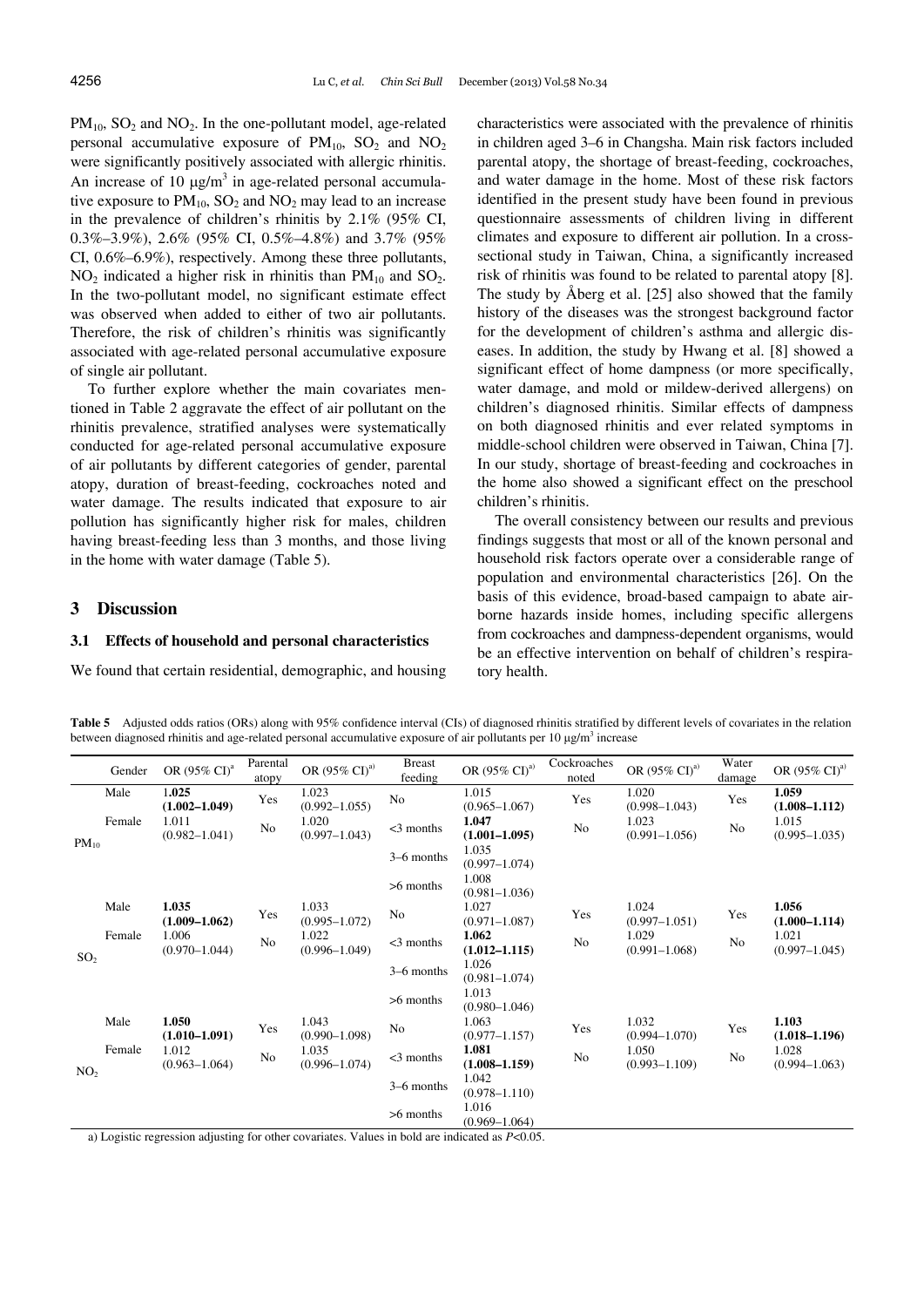### **3.2 Effects of ambient air pollution**

In the present study, the prevalence of allergic rhinitis in children aged 3–6 years was significantly positively associated with age-related personal accumulative exposure levels of  $PM_{10}$ ,  $SO_2$  and  $NO_2$ , but not with site-specific average background exposures (Table 4). And the results provided evidence that males, breast-feeding less than 3 months, and water damage in the home could aggravate the effect of age-related personal accumulative exposure to air pollutants on allergic rhinitis in children (Table 5).

For site-specific average background exposure, our results were consistent with some previous studies. In French ISAAC study, no association was observed between prevalence of allergic rhinitis and mean concentrations of both  $SO<sub>2</sub>$  and  $NO<sub>2</sub>$  [10]. Guo et al. [27] and Lee et al. [7] found no significant association between prevalence of lifetime allergic rhinitis and fossil fuel combustion related air pollutants (namely  $SO_2$  and  $PM_{10}$ ). A prospective birth cohort study [11] assessed the relationship between individualbased exposure to traffic-related air pollutants and allergic diseases outcomes during the first 6 years of life, and they also found no association between  $NO<sub>2</sub>$  exposure and allergic sensitization. One possible reason for the lack of association may be due to the low concentration of air pollutants, the average values of  $PM_{10}$ ,  $SO_2$  and  $NO_2$  in these studies ranging from 34.9–69.2, 17.3–57.4 and 20.3–51.3  $\mu$ g/m<sup>3</sup>, respectively. However, no significant effect was also obtained in the present study, although the background exposure levels of  $PM_{10}$ ,  $SO_2$  and  $NO_2$  were high up to 91.71, 49.63 and 46.87  $\mu$ g/m<sup>3</sup>, respectively. These results suggested that the concentration may not be the only factor which affects AR. On the other hand, some recent studies have found that traffic-related pollutants were closely associated with AR. The references [29,30] reported positive correlation between traffic density and the prevalence of AR. Weiland et al. [30] also suggested a possible role of factors associated with automobile exhausts in children's AR. Hwang et al. [8] investigated the relationship between trafficrelated air pollutants and allergic rhinitis in middle-school students in Taiwan, China, and found significant associations for traffic-related air pollutants (e.g. CO, NO*x* and O3) in both sexes but none for  $SO_2$  and  $PM_{10}$ . These results indicated that both concentration and source type of the air pollution may contribute to the development of AR.

However, all above studies addressed the same average background concentration on all the children with different ages. In the present study, we not only investigated the site-specific average background air pollution, but also considered the age-related personal accumulative exposure. Based on our data, the site-specific background exposures of  $PM_{10}$ ,  $SO_2$  and  $NO_2$  were not associated with AR, but significant effects were observed for age-related personal accumulative exposure to each of these air pollutants. Our result indicates that the timing for exposure to air pollution

is important to the development of childhood's AR. For example, a significantly higher prevalence of rhinitis was found in the children aged 6 years 12.2% (95% CI, 7.0%– 18.0%) than those aged 3 years 6.1% (95% CI 4.0%–8.0%) (Table 2).

### **3.3 Limitation**

In the present study, the exposure to the air pollution for each kindergarten was determined by the data from the nearest monitoring station. Due to the similar sources and strength of air pollution, we assumed that the individual exposure could be characterized by the adjacent exposure in the same community. Actually, it is not the exact personal exposures, which may lead to some errors in the results. In addition, children are actually exposed to both kindergarten and home environments, but the present study only considered the exposures at kindergartens. Although previous study suggested that exposure at locations other than home, especially at school or kindergarten where children spent a large proportion of waking hours and engaging in physical activity may have strong influences on occurrence of respiratory diseases [31], the effect of exposure at home environment may not be ignored. Therefore, the mixed effects of exposure to air pollutants both at kindergarten and home environments on children's AR or other allergies need to be further investigated.

# **4 Conclusions**

The present study assessed the prevalence of diagnosed allergic rhinitis in children aged 3–6 years in Changsha, and investigated the relationship between allergic rhinitis and both site-specific average background and age-related personal accumulative exposures to ambient air pollutants including  $PM_{10}$ ,  $SO_2$  and  $NO_2$ . The main conclusions of this study are as follows:

(1) The prevalence of allergic rhinitis in children aged 3–6 in Changsha were 8.4% (95% CI, 7.0%–10.0%). Boys had a higher morbidity with 9.2% (95% CI: 8.0%–11.0%) than that for girls with the value of 7.5% (95% CI: 6.0%– 9.0%).

(2) Age-related personal accumulative exposure of  $PM_{10}$ ,  $SO<sub>2</sub>$  and  $NO<sub>2</sub>$  may play an important role in the development of preschool children's allergic rhinitis, and trafficrelated pollutant  $NO<sub>2</sub>$  has a relatively higher risk than  $PM<sub>10</sub>$ and SO2. However, no effect was found for site-specific average background exposures.

(3) Long-term exposure to high concentration level of ambient air pollution may be more likely to develop preschool children's allergic rhinitis.

*This work was supported by the National Natural Science Foundation of China* (*51178466*) *and the Research Fund for the Doctoral Program of*